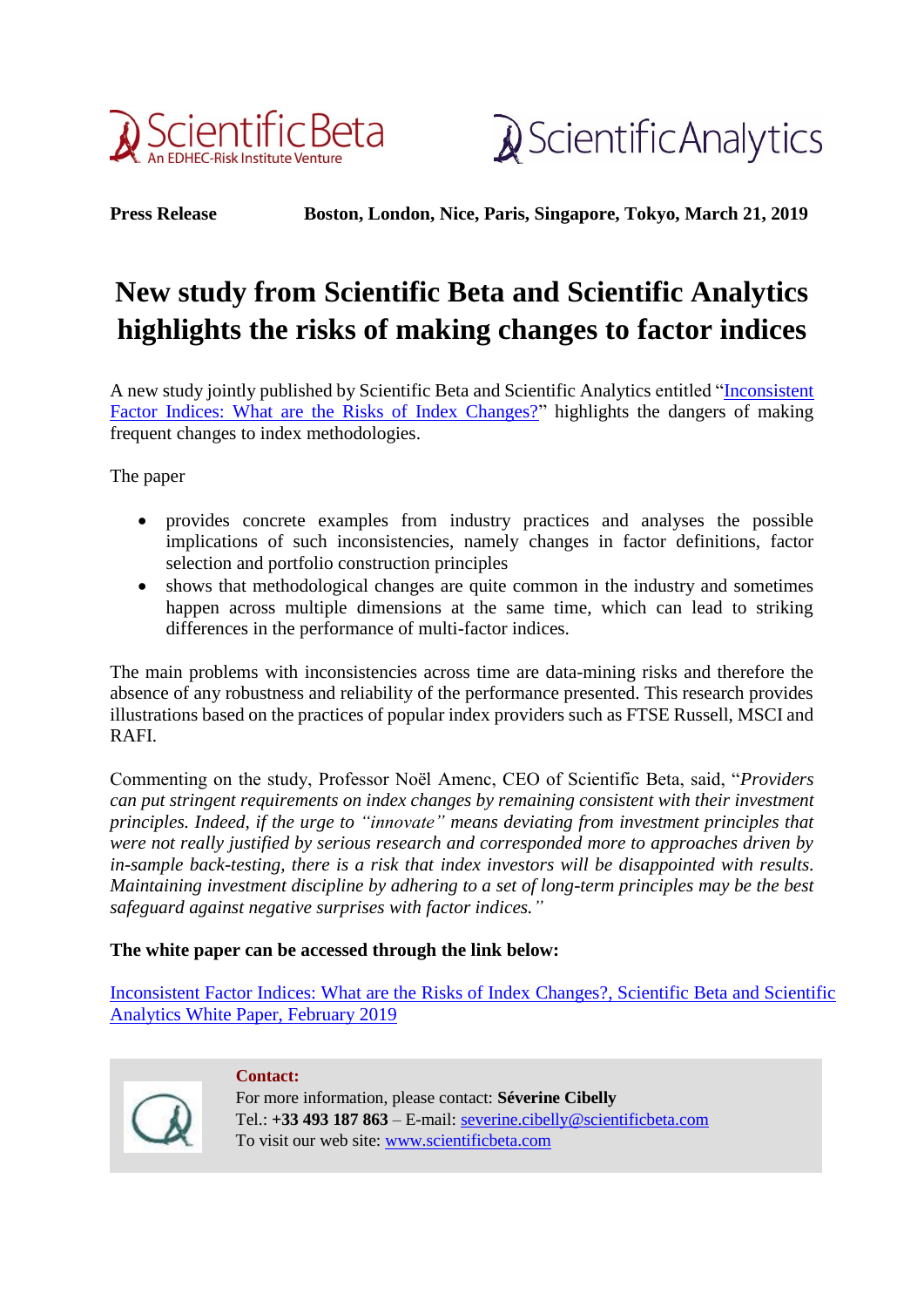## **About Scientific Beta**

Scientific Beta aims to be the first provider of a smart beta indices platform to help investors understand and invest in advanced beta equity strategies.

Established by EDHEC-Risk Institute, one of the top academic institutions in the field of fundamental and applied research for the investment industry, Scientific Beta shares the same concern for scientific rigour and veracity, which it applies to all the services that it offers investors and asset managers.

The Scientific Beta offering covers three major services:

#### **Scientific Beta Indices**

Scientific Beta Indices are smart beta indices that aim to be the reference for the investment and analysis of alternative beta strategies. Scientific Beta Indices reflect the state-of-the-art in the construction of different alternative beta strategies and allow for a flexible choice among a wide range of options at each stage of their construction process. This choice enables users of the platform to construct their own benchmark, thus controlling the risks of investing in this new type of beta (Smart Beta 2.0).

Within the framework of Smart Beta 2.0 offerings, Scientific Beta provides access to smart factor indices, which give exposure to risk factors that are well rewarded over the long term while at the same time diversifying away unrewarded specific risks. By combining these smart factor indices, one can design very high performance passive investment solutions.

#### **Scientific Beta Analytics**

Scientific Beta Analytics are detailed analytics and exhaustive information on its smart beta indices to allow investors to evaluate the advanced beta strategies in terms of risk and performance. The analytics capabilities include risk and performance assessments, factor and sector attribution, and relative risk assessment. Scientific Beta Analytics also allow the liquidity, turnover and diversification quality of the indices offered to be analysed. In the same way, analytics provide an evaluation of the probability of out-of-sample outperformance of the various strategies present on the platform.

 **Scientific Beta Fully-Customised Benchmarks and Smart Beta Solutions** is a service proposed by Scientific Beta, and its partners, in the context of an advisory relationship for the construction and implementation of benchmarks specially designed to meet the specific objectives and constraints of investors and asset managers. This service notably offers the possibility of determining specific combinations of factors, considering optimal combinations of smart beta strategies, defining a stock universe specific to the investor, and taking account of specific risk constraints during the benchmark construction process.

With a concern to provide worldwide client servicing, Scientific Beta is present in Boston, London, Nice, Singapore and Tokyo. As of December 31, 2018, the Scientific Beta indices corresponded to USD 43bn in assets under replication. Scientific Beta has a dedicated team of 52 people who cover not only client support from Nice, Singapore and Boston, but also the development, production and promotion of its index offering. Scientific Beta signed the United Nations-supported Principles for Responsible Investment (PRI) on September 27, 2016. On November 27, 2018, Scientific Beta was presented with the Risk Award for Indexing Firm of the Year 2019 by the prestigious professional publication Risk Magazine.